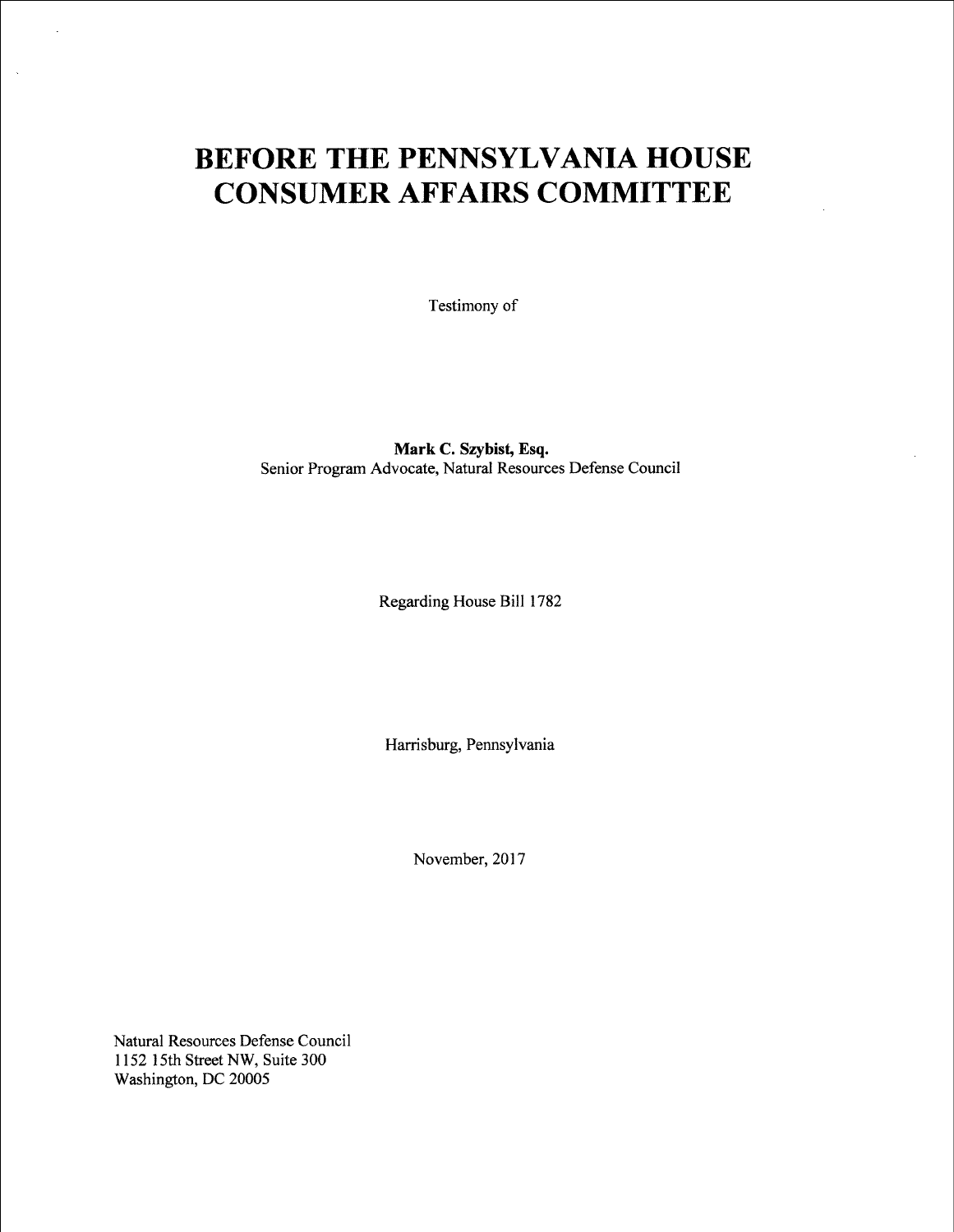Chairman Godshall, Chairman Caltagirone, members of the House Consumer Affairs Committee: Good morning, and thank you for inviting me to comment on House Bill 1782.

My name is Mark Szybist and I am an attorney and policy advocate for the Natural Resources Defense Council (NRDC), a member-based non-profit environmental organization with more than 110,000 members and activists in Pennsylvania. NRDC works nationally and intemationally to protect public health and natural resources. My job as NRDC's Pennsylvania advocate is to support state-level laws and policies that reduce emissions of greenhouse gases and other air pollutants and create an equitable and sustainable clean energy economy.

Since 2015, my work has included advocacy for revenue decoupling and performance incentives for electric utilities before the Pennsylvania Public Utility Commission (PUC). In the PUC's pending docket exploring revenue decoupling and other altemative ratemaking methodologies, NRDC has sponsored testimony by economist Mark Newton Lowry; commissioned a legal analysis of the PUC's existing legal authority by West Virginia University Law Schoo] professor Jamie Van Nostrand; and submitted substantive comments urging the PUC to make more robust use of its current altemative ratemaking authority -- which is real, if limited -- and to address consumer protection concerns in a policy guidance crafted through an inclusive stakeholder process.

NRDC supports House Bill 1782 insofar as it would clarify that the PUC has full authority, in base rate proceedings, to approve revenue decoupling, performance incentives, and multiyear rate plans. We do have some ideas for refinements, which I will discuss. First, however, I will briefly discuss why we need alternatives to traditional "cost-of-service" utility regulation, and discuss the relationship between alternative ratemaking and environmental protection, and the policy considerations that NRDC believes should guide the General Assembly and the PUC in determining whether particular altemative ratemaking approaches are in the public interest.

House Bill 1782 seeks to address the current, unprecedented uncertainty regarding electric utilities' recovery of prudently incurred authorized costs of service due to minimal growth in electricity sales. For most of the 20th century, electricity use in the U.S. increased consistently at a rate greater than the growth of the population. In recent years, however, electricity use has flattened, or even declined in some areas, as homes and appliances have become more efficient, distributed energy resources like rooftop solar panels have become more popular, and the economy has become less energy-intensive. This trend is likely to continue as our devices become more energy-efficient and distributed solar becomes widely affordable.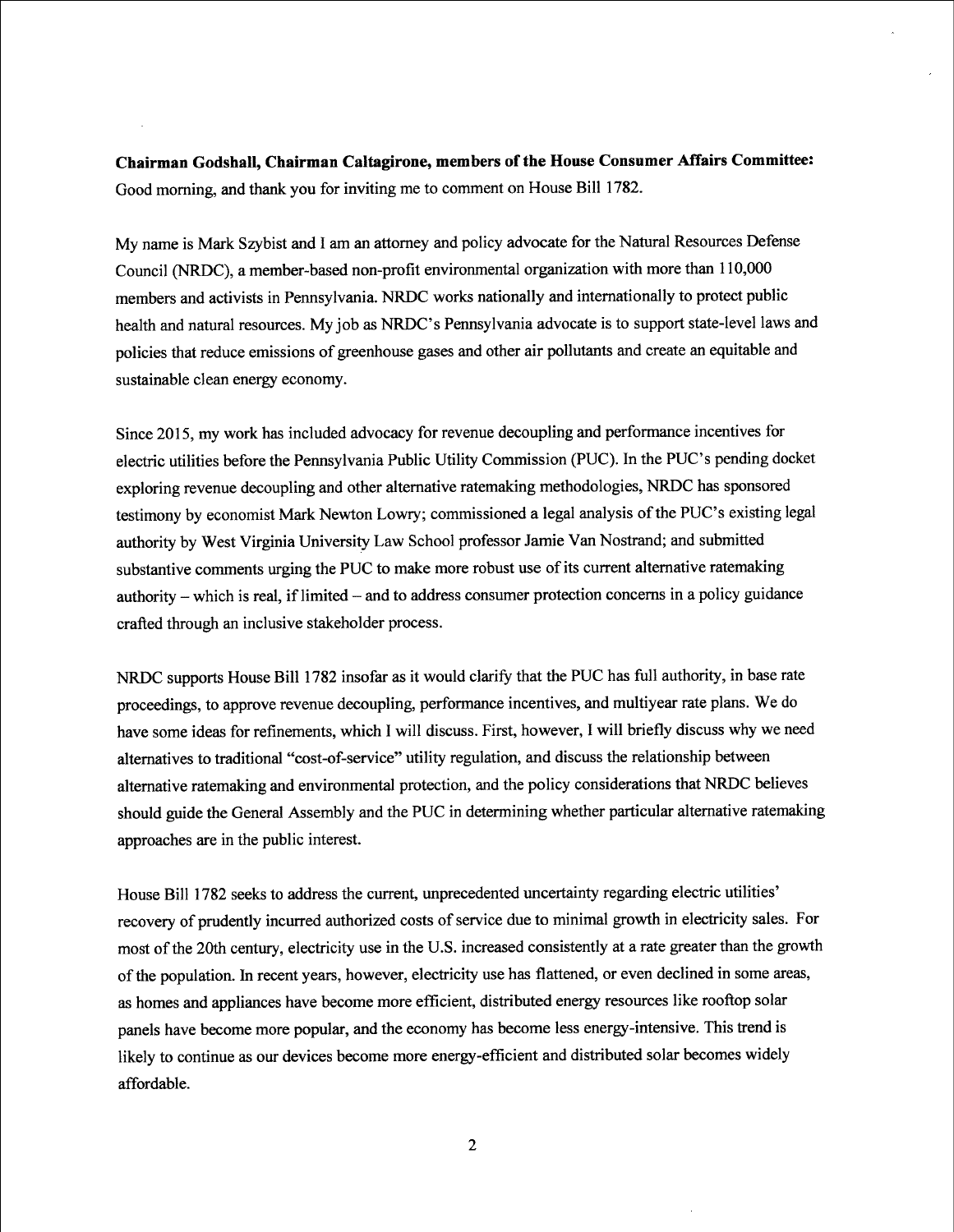Flat or declining sales are a problem for Pennsylvania's restructured utilities because under traditional<br>interface delivating electricity and gas to consume Flat or declining sales are a problem for remissivant broad array. "cost-of-service" regulation, utilities early revenue manny by all the contracted for costs such as building<br>via the poles and wires that they own and maintain. Utilities are compensated for costs such as building via the poles and wires that they own and maintain. Someoner service, and meter reading and billing –<br>and maintain the local energy distribution system, customer service, and meter reading and billing and maintain the local energy distribution system, calculated through volumetric (or per<br>through regulated rates set by the PUC. Much of the costs are recovered through volumetric (or per through regulated rates set by the POC. Much of the costs and they sell, the less money they make. If sales<br>kilowatt-hour) charges, meaning the less electricity and gas they sell, the less money they make. If sales kilowatt-hour) charges, meaning the less electricity and  $\frac{1}{2}$  and  $\frac{1}{2}$  and  $\frac{1}{2}$  are lower than expected, a utility may not recover all of its prudent costs. On the other hand, a utility can are lower than expected, a utility may not recover an example.<br>increase its revenue and profits with greater sales and energy consumption. The incentive to do so is sometimes called the "throughput incentive."

NRDC and other environmental organizations that work on utility issues find cost-of-service regulation<br>is a constitution from embracing energy efficiency and NRDC and other environmental organizations that were considered. problematic because the throughput incentive discourages and the extent that the law requires them to do so.<br>"distributed energy resources" like rooftop solar, except to the extent that the law requires them to do so. "distributed energy resources" like root by solar, except to the term generation is a lost sale.

This disincentive for the utility to promote cost-effective efficiency and distributed generation creates two<br>this as fruited partners on clean energy, it is harder This disincentive for the utility to promote cost-criterial extension,<br>mainpublic policy problems. First, without utilities serving as trusted partners on clean energy, it is harder<br>the concentration or self-generation. Se mainpublic policy problems. First, while definition of the problems of the consumers to take control of and lower their bills through conservation or self-generation. Second, for consumers to take control of and lower then only allowed the mergers our use of efficiency and distributed<br>from a climate perspective, it is absolutely critical that we increase our use of efficiency and distributed from a climate perspective, it is absolutely entical that the contract of the energy resources dramatically in order to reduce harmful, energy-related greenhouse gas pollution.

Because of greenhouse gases emitted by human activity, the earth is getting hotter, and according to the best current science, avoiding the worst effects of climate change means keeping the earth's temperature  $C<sub>e</sub>$ lsius above pre-industrial levels from rising more than 2 degrees Celsius a

To do that, both the United States(currently the world's second-largest emitter of greenhouse gases) and other developed countries must cut their greenhouse gas pollution by at least 80 percent by 2050. By 21 00, the entire world must be "net-zero" in carbon emissions.

Last month, NRDC released a report, *America's Clean Energy Frontier: The Pathway to a Safer Climate* Last month, NRDC released a report, *America's* Creations in a cost-effective way. NRDC's modeling relies<br>Future, explaining how we can achieve those reductions in a cost-effective way. NRDC's modeling relies. Future, explaining how we can achieve mose reductions in a second section.<br>on four broad measures: energy efficiency, renewable energy, electrification, and decarbonized fuels. The on four broad measures: energy efficiency, renewable strengy, first three strategies get us 90 percent of the way there. The move of the must also significantly<br>efficiency improvements in buildings, factories, appliances, and vehicles. We must also significantly<br>the hard through larg expand our use of renewable energy to generate electricity, both through large utility-scale power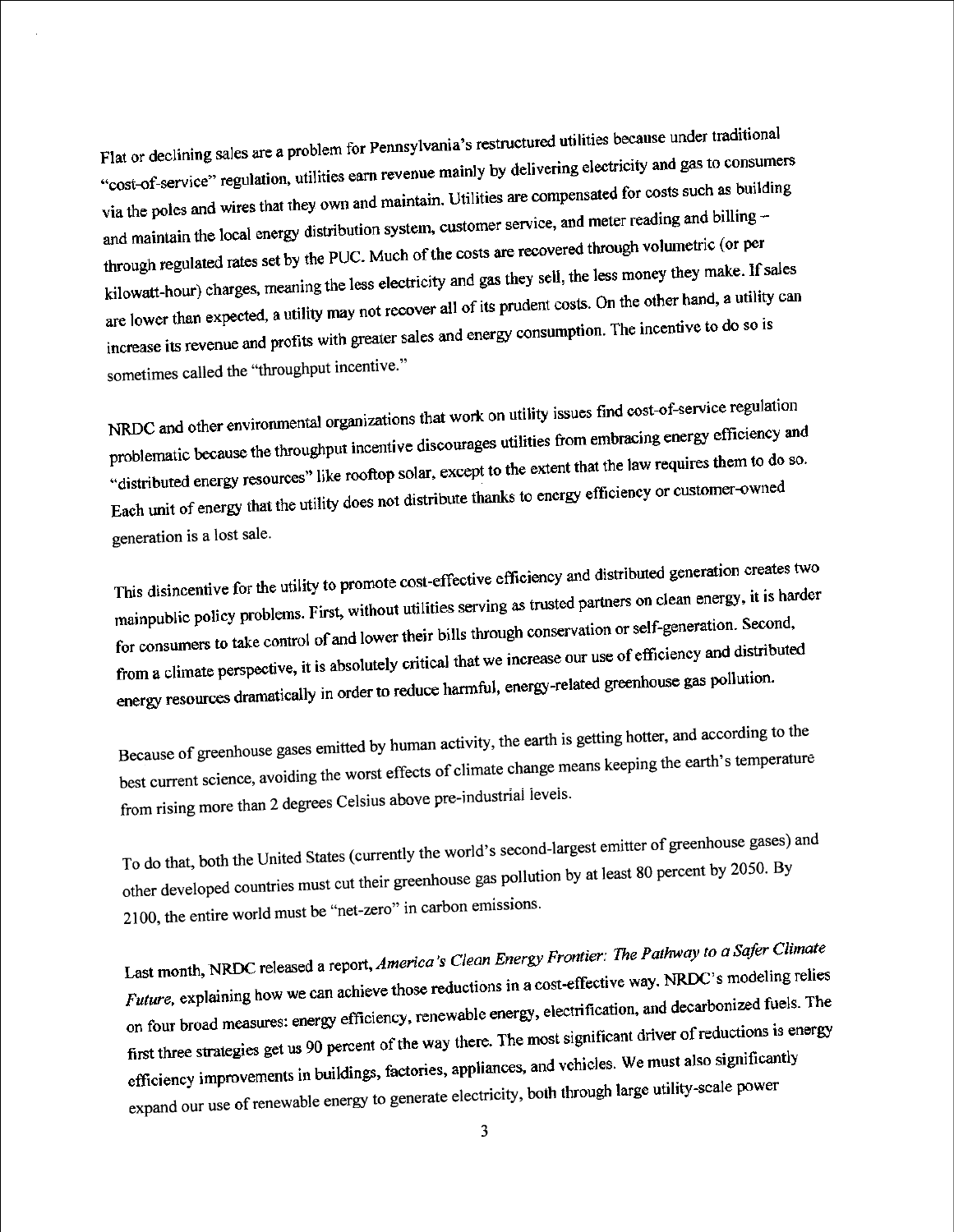facilities and through locally generated, or "distributed" sources like rooftop solar panels. We can then use this clean, renewable electricity to power many end-uses that currently run mostly on fossil fuels: cars, space heating, hot-water heaters, light industry, etc. In addition, we have to "decarbonize" uses that cannot be electrified at this point -- things like airplanes, long-haul trucks, and heavy industry  $-$  by increasingly replacing fossil fuels with sustainable biomass, hydrogen-based fuels, and by using carbon capture technologies. In order to maintain the reliability and resiliency of our energy system during this low-carbon transition, it is essential that we modernize our electric grid -- most of which was built more than 40 years ago, and needs to be updated anyway -- to better accommodate  $21^{st}$  century technology and customer desires, such as large-scale and distributed renewable energy resources, "smart" appliances, and storage technologies.

Traditional cost-of-service utility ratemaking is a barrier to both greater efficiency and greater renewable generation, because it casts utilities in the role of reluctant gatekeeper, rather than helpful guide. And it leads to market failures. Pennsylvanians of all backgrounds and political tribes increasingly want clean and efficient energy, some because it lowers their bills, some because it brings them energy independence and self-reliance, some because of environmental and climate concem, most for some combination of these reasons. But under cost-of-service regulation, utilities resist satisfying this demand because the market signals are wrong.

You can think about alternative ratemaking as a set of strategies to send the right market signals, so that utilities develop business models and engage in business activities that are better aligned with and responsive to customer desires and demands. Imagine, for a moment, that the signals utilities are given to invest in efficiency and distributed energy resources were as strong as the signals they are given to invest in natural gas transmission pipelines. Under a tariff established by the Federal Energy Regulatory Commission in 1997, when interest rates were around double today's average, investors in new interstate gas pipelines are allowed a 14 percent return on equity. Given the low interest rates that have prevailed for the last decade, this high retum gives investors an exceptionally strong incentive to build new pipelines rather than use existing pipelines (which have already been depreciated) more efficiently. There are no remotely comparable price signals for utilities to help customers choose cleaner and more efficient ways of using energy.

Well-designed alternative ratemaking methodologies can help open the pathways of greater efficiency and greater renewable energy both by removing disincentives to the support of energy savings and distributed energy resources, and by providing additional, positive incentives for utilities to affirmatively support these resources.

4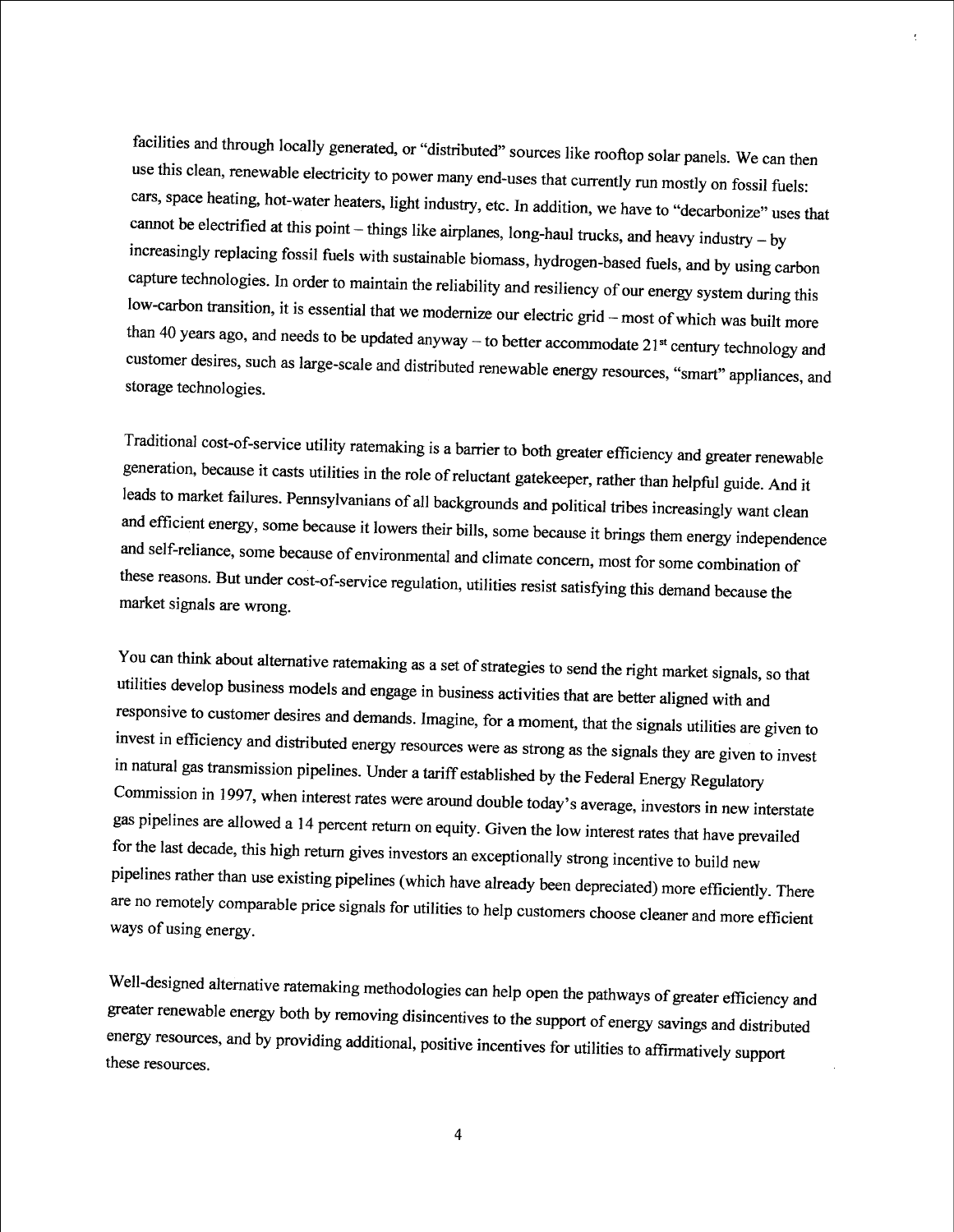Revenue decoupling, for example, uses periodic true-ups in electricity and natural gas rates to ensure that<br>it is authorized costs. Revenue decoupling, for example, uses performed that the utility recovers more than its authorized costs,<br>utilities cover their fixed costs – no more and no less. If the utility recovers more than its authorized costs, con rate payers receive a refund the next cycle; If the utility recovers less than its authorized costs, consumers<br>rate payers receive a refund the next cycle; If the utility recovers less than its authorized costs, consumers ratepayers receive a retund the next cycle, if the different contribution is symmetric approach benefits<br>will pay a small, capped surcharge to cover the previous shortfall. This symmetric approach benefits will pay a small, capped surcharge to cover the previous and their financial integrity even if sales are lower<br>utilities, shareholders, and consumers: utilities maintain their financial integrity even if sales are lower the than expected, which also reduces investor risk, while consumers are assured that the utility will not keep<br>than expected, which also reduces investor risk, while consumers are assured that the utility will not keep than expected, which also requess investor risk, while concerned<br>unwarranted profits if they over-recover due to higher than expected sales. This breaks the link between<br>the customers save electricity and gas sales and recovery of costs, removing utilities' disincentive to help customers save energy and reduce energy bills through efficiency.

Performance incentives can complement decoupling by giving utilities rewards for successfully performance incentives can complement that year's the contributed energy resources. Performance incentive mechanisms use quantitative targets and metrics to link a utility's revenue to its performance in areas that stakeholders and quantitative targets and metrics to this a dimensional space-of-<br>regulators decide are in the public interest. They can – and should – involve both rewards and penalties,<br> $\frac{1}{2}$  and  $\frac{1}{2}$  are can expect the verifie savings, low-income programs, carbon reductions, resources like solar panels and electric vehicles.

Decoupling and performance incentives are two of the five alternative ratemaking mechanisms that House Decoupling and performance incentives are two or the state. Bill 1782 would explicitly allow the FOC to approve the contractions and rates to support and fully<br>multiyear rates plans, formula rates, and "cost-recovery mechanisms and rates to support and fully multiyear rates plans, formula rates, and cost-tectors, means recover the allocated costs to deploy inhastitude the cost.<br>would also allow utilities to seek authorization for other types of "alternative ratemaking" mechanisms<br>is not defined and the language in section would also allow utilities to seek allow izqued for the state of the state of the language in section<br>not specifically listed, as the term "alternative ratemaking" is not defined and the language in section 1330(b)(1) is non-exclusive.

The open-ended nature of House Bill 1782 raises the question of what alternative ratemaking should look like in practice, and what kinds of altemative ratemaking mechanisms we should want the PUC to approve, if the bill is enacted.

The kind of "alternative ratemaking" that NRDC supports is ratemaking that not only gives utilities an The kind of "alternative ratemaking" that NKDC supposes the company business models with the expansion<br>opportunity to recover their approved costs, but also aligns utilities' business models with the expansion opportunity to recover their approved costs, our also allows and the contract. Ratemaking largely determines<br>of energy efficiency, renewable energy, and distributed energy resources. Ratemaking largely determines of energy efficiency, renewable energy, and distributed energy. whether and at what cost interested consumers can start interesting potential impacts on other consumers, especially<br>own clean energy investments, while also balancing potential impacts on other consumers, especially low-income consumers, and ensuring that utilities have a reasonable opportunity to recover their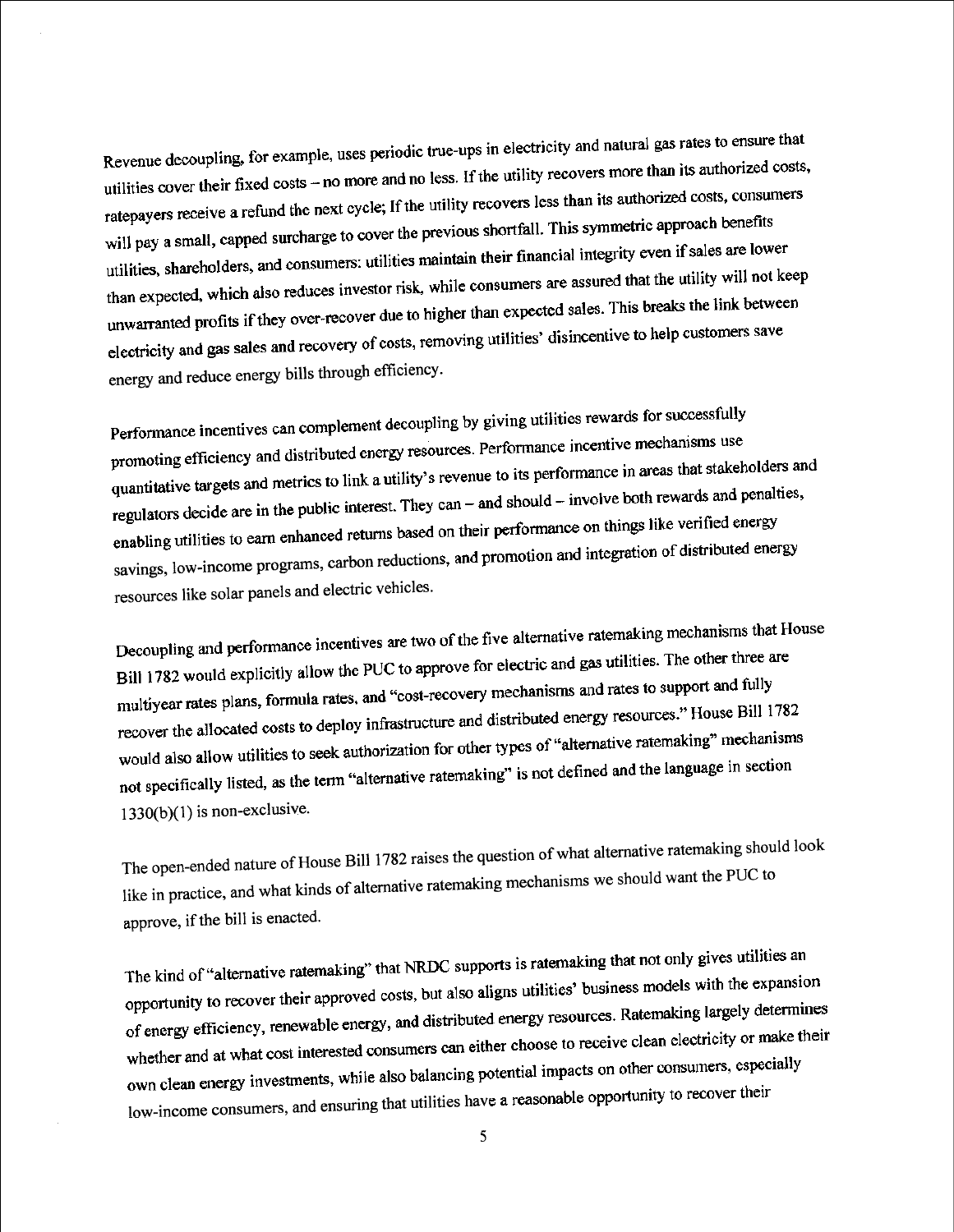authorized revenue on a timely basis, regardless of fluctuations in electricity use. Ratemaking also has a critical role in achieving other public policy objectives, such as minimizing customer fixed charges protects energy affordability for low-use low-income and fixed-income customers and implementing time-varying rates that promote customers to shift energy consumption to times of lower-cost service reduces total system costs and pollution.

Adhering to these public policy principles will allow for well-designed, consumer-protective revenue decoupling mechanisms, performance incentives, multiyear plans, and possibly formula rates -- but will not a accommodate some other types of methodologies that sometimes march under the banner of "alternative ratemaking," such as Lost Revenue Adjustment Mechanisms (LRAM) and Straight-Fixed<br>Variable (SFV) pricing.

House Bill 1782 could be drafted to proscribe certain alternative ratemaking methodologies, or to allow only those methodologies that are particularly identified. But in the interest of ensuring that both the PUC and Pennsylvania utilities have the flexibility to respond quickly to changing circumstances and technologies, we believe that most of the details conceming the implementation of this legislation would be best worked out in proceedings before the PUC, including the alternative ratemaking docket that the PUC opened in December. 2015.

NRDC's most recent comments in that docket urged the PUC to develop policy guidance on altemative ratemaking authority through a stakeholder process where the Commission, utilities, and other stakeholders could reach as much consensus as possible and principles and standards. We believe that if House Bill 1782 becomes law, the benefits of a guidance or regulatory order that explains the standards the PUC will use to evaluate alternative ratemaking proposals – and to assess their effectiveness and impacts, after they are implemented -- would be even greater, leading to more efficient rate cases when utilities make actual altemative ratemaking proposals.

We also believe that such a process is necessary to ensure consumer protection, and to conserve the limited resources of the Consumer Advocate and the low-income and small business advocates. All of these advocates have expressed serious concerns about revenue decoupling, performance incentives and other alternative ratemaking mechanisms, and while NRDC strongly believes that Pennsylvania must move forward with alternative ratemaking, we also believe that at a time of unprecedented financialization and market power in our economy, when every day brings new examples of corporate rent-seeking and self-dealing, and the benefits of economy activity are flowing increasingly to large investors, rather than Main Street, it is critical to ensure that ratemaking mechanisms are designed in a manner that protects all consumers, and especially low-income Pennsylvanians.

6